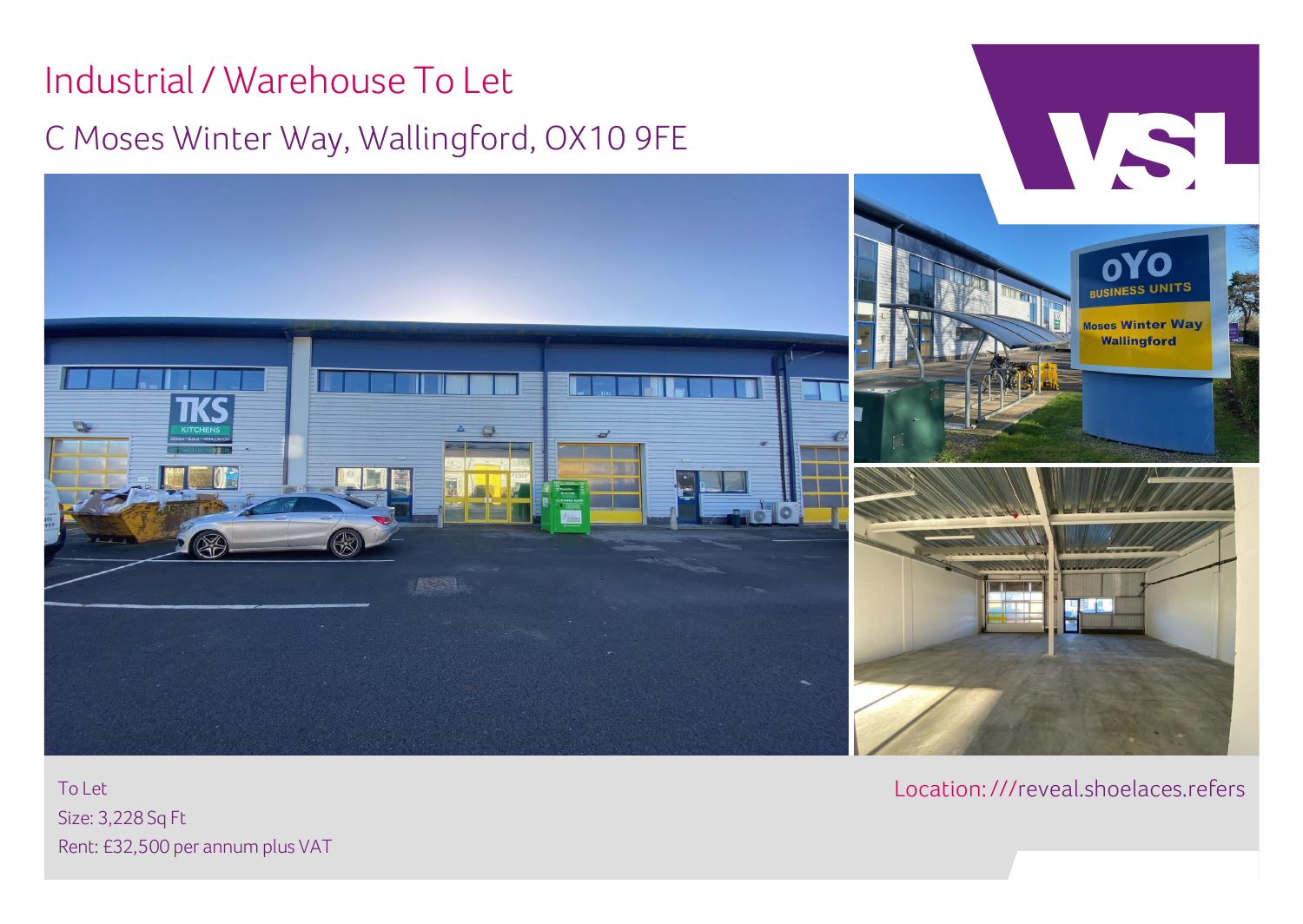# **Description**

Unit C MosesWinterWay,Wallingford islocated within Wallingford'smain established industrial area located on the Hithercroft Industrial Estate approximately midway between the M4 and M40 corridors, close to the A34 trunk road. The OYO scheme in Moses Way was developed in 2007 as a high quality mix of industrial/production and warehouse units. The unit comprises a recently refurbished mid terrace lightwarehouse industrial unit providing modern industrial and technical space on the ground floor, with mainly open plan offices and kitchenette on the first floor.

#### View property on VSL website

- $\blacksquare$  Refurbished industrial unit with first floor offices
- Ground floor shell space
- 3.4mx 3.5mloading door
- 8.5m loading yard
- **5** Car parking spaces
- <sup>2</sup> 2 phase power supply
- 4m clear internal height to ground floor
- **Potential to convert ground floor to labs or offices**

### Accommodation

|                                                   | sq              | sa m |
|---------------------------------------------------|-----------------|------|
| Jnit '<br>Area<br>$\ldots$ - (incernal)<br>tornal | $\cap$<br>J,∠∠O | 300  |

# **Costs**

| Rent                                 | Rateable Value  | <b>Service Charge</b>        | <b>EPC</b> |
|--------------------------------------|-----------------|------------------------------|------------|
| £32,500 per annum plus<br><b>VAT</b> | To be assessed. | £1,119.41 plus VAT<br>(2022) |            |

# Terms

The unit is available by way of a new full repairing and insuring lease for a term of years to be agreed.

Last updated 10/02/2022



#### Get in Touch

- [dmay@vslandp.com](mailto:dmay@vslandp.com)
- 601865[848488](tel:01865%20848488)
- a [www.vslandp.com](http://vslandp.com/properties/)
- **In VSL & Partners**
- **a**vsloxford

#### Disclaimer

VSL & Partners Ltd, their clients and any joint agents give notice that

1. These particulars are set out as a general outline only, for the guidance of intended purchasers and lessees, and do not constitute, nor constitute part of, any offer or contract; and subject to contract

2. All descriptions, dimensions, references to condition and necessary permissions for use and occupation, and other details are given without responsibility, and any purchasers or lessees should not rely on them as statem representations of fact, but must satisfy themselves by inspection or otherwise as to the accuracy of each of them;